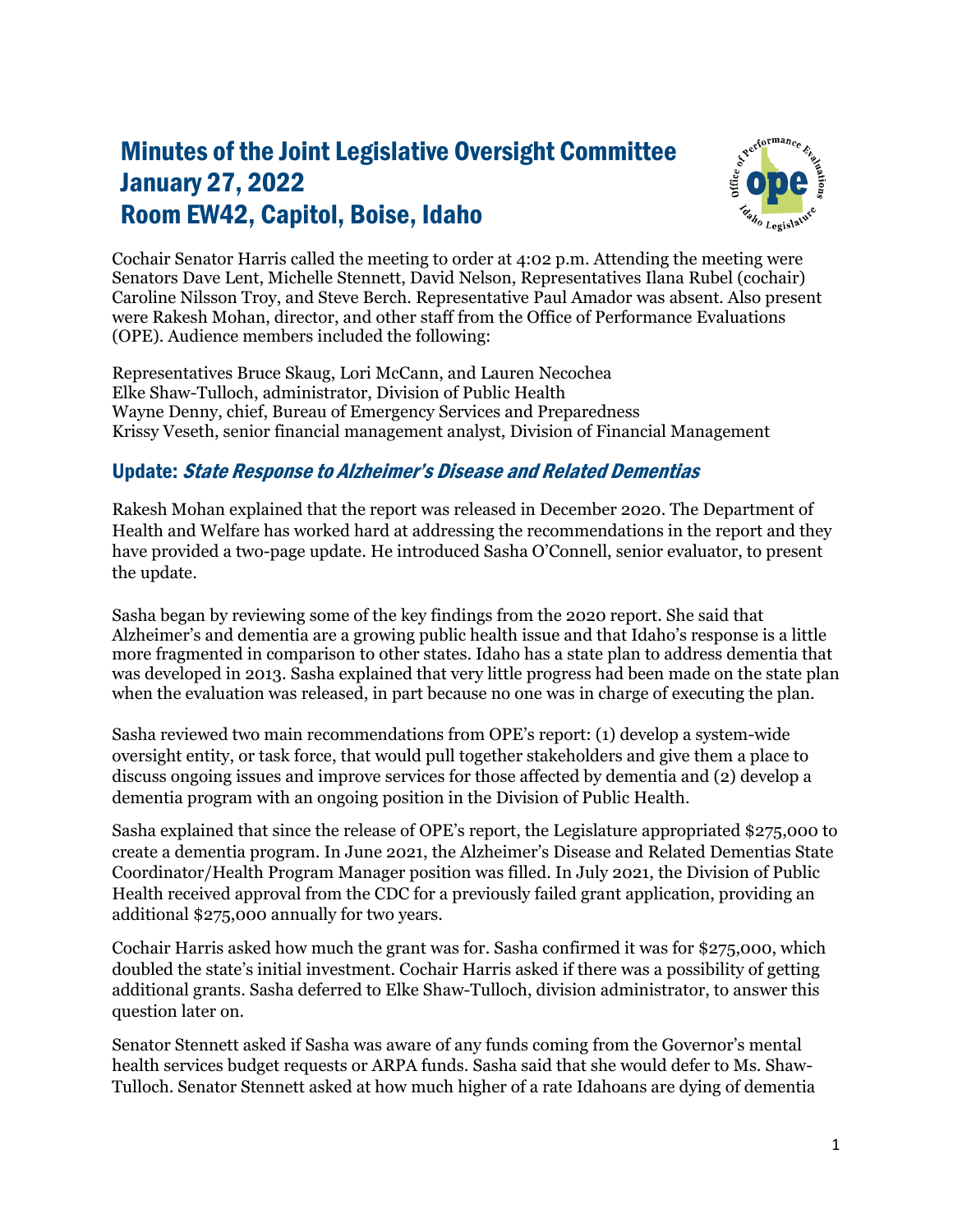than the national average. Sasha said that the statistic was in the initial report, and she would provide that information to her.

Representative Troy asked for clarification about the grant funds. Sasha clarified that the grant is for \$275,000 for each of the two years.

Sasha continued that a steering committee was formed in August of 2021, which included the Department of Health and Welfare and the Commission on Aging to guide program development. They also had the first statewide meeting of the ADRD alliance. The Commission on Aging requested \$750,000 this year for two activities: (1) fund a consumer directed respite program and (2) improve the navigation of services across the state.

Senator Stennett said that there have been many discussions about how Medicaid reimbursement is insufficient for facilities that take care of acute, long-term dementia and Alzheimer's patients. She asked Sasha how Medicaid is tackling that disparity in cost. Sasha explained that one of the key findings in the evaluation was that the reimbursement formula for residential care facilities was not taking into account some of the challenges individuals with dementia or other behavioral health conditions face. The Division of Medicaid has asked for additional funding to address this issue in direct response to the findings of the evaluation.

Cochair Harris invited Elke Shaw-Tulloch, an administrator from the Division of Public Health, to come before the committee. She began by saying how much the Division appreciates having this program. There have been challenges in the past and Idaho lacked competitiveness necessary to be awarded grants. That changed with the state's recent investment.

Senator Stennett asked how ARPA funds and funds from the Governor will help this program. Ms. Shaw-Tulloch responded that she would investigate.

Cochair Harris asked what challenges the new coordinator will face. Ms. Shaw-Tulloch said that even though the new coordinator has only been in her position for seven months, she has accomplished a lot. She came from the Center on Aging, and she has been able to connect with many community partners. Addressing funding and gaps will be necessary moving forward. Cochair Harris said he was excited for this new program and for the grant. Cochair Harris thanked Ms. Shaw-Tulloch for all the work being done.

Representative Berch asked if there is any additional funding that may come through JFAC. Ms. Shaw-Tulloch responded that there were no additional budget requests from the Division of Public Health.

## Report presentation: Volunteer Providers of Emergency Medical Services

Rakesh explained that JLOC members authorized the release of the report in November of 2021 because the Legislature was not in session. Rakesh extended his appreciation to the Department of Health Welfare, the Bureau of Emergency Medical Services, EMS agencies across the state, the EMS advisory committee, the EMS Physician Commission, and the Time-Sensitive Emergency System Council. Rakesh introduced Sasha O'Connell to start the presentation.

Sasha began by introducing Mackenzie Moss, evaluator, and explained that Mackenzie would co-present. Sasha said they would also like to thank Dr. Curtis Sandy, Bob Thomas, and Elizabeth Grimm for their technical assistance and quality control. Sasha also extended thanks to all the EMS volunteers and paid providers who participated in the evaluation.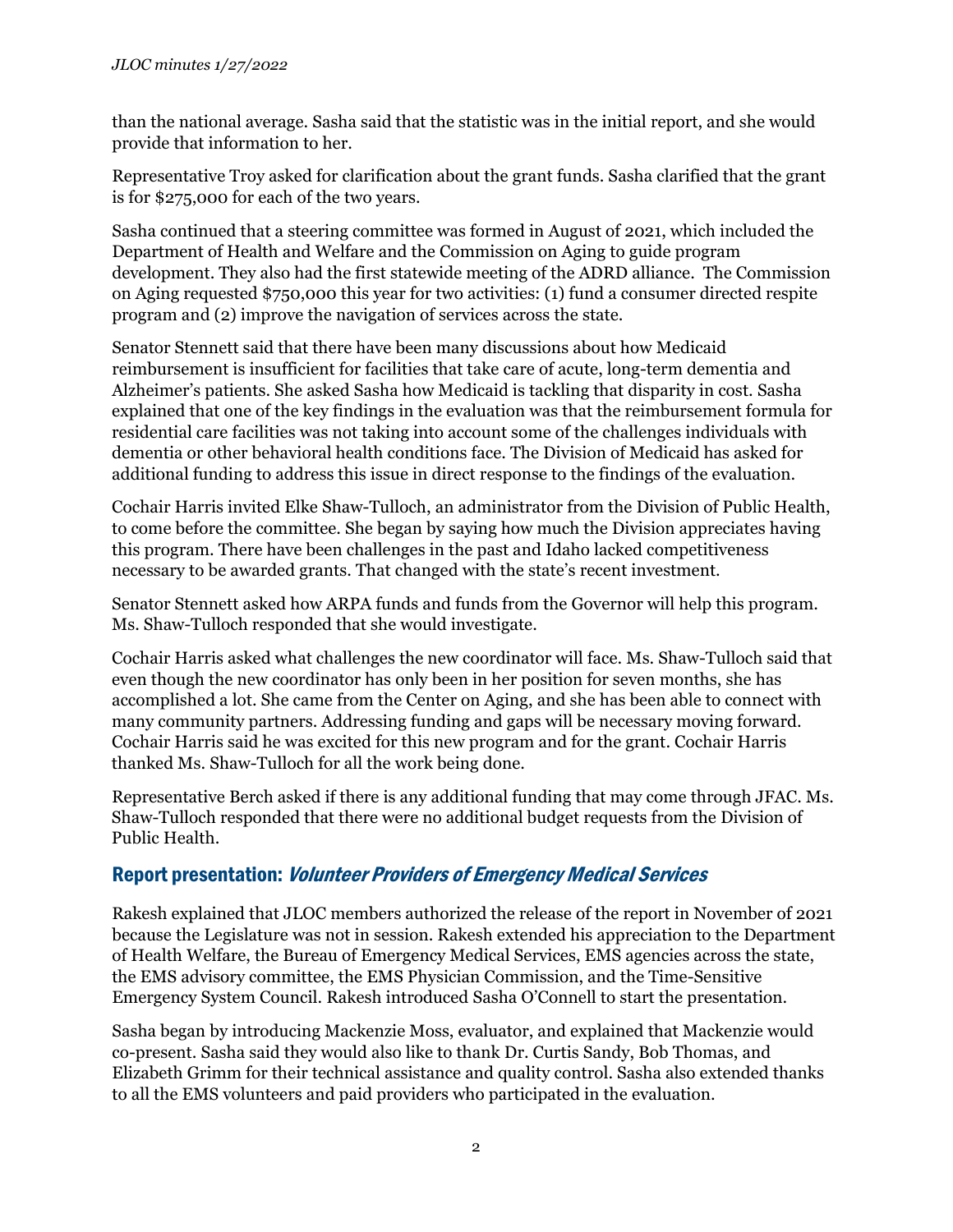Sasha explained that they used a mixed methods approach which included a survey of all local EMS agency directors in Idaho in which 100 local agencies participated.

Mackenzie began by providing background information about how EMS works in Idaho. The Bureau of EMS reported that it has limited authority and capacity to expand its support of local agencies. Mackenzie explained that Idaho does not designate EMS as an essential government service, and therefore does not guarantee access to EMS for all Idahoans. Senator Nelson asked what the consequences and costs would be if Idaho designated EMS as an essential government service. Mackenzie responded that they would address that question later in the presentation.

Mackenzie stated that OPE's 2010 evaluation found that Idaho did not have a governing body with the authority to limit service duplication, require state-wide coverage, or mandate cooperation among agencies. There have been no statutory changes since the 2010 evaluation. Mackenzie explained that the bureau has decreased licensure requirements for ambulance and air medical staff, loosened requirements for administering training, and removed regulations for the EMS advisory committee. The bureau reported that narrow statutory authority is challenging. Mackenzie explained the importance of collaboration in providing EMS services. Only 36 percent of agencies reported being part of a formal partnership.

Sasha said that the state knows very little about EMS agency funding. Idaho does not have a formula to determine the cost of EMS readiness, nor does it ensure that each agency is funded accordingly. Agencies rely on different funding models and a patchwork of funding sources. She explained that the state doesn't know much about how tax district money trickles down to local agencies. Only 22 percent of directors who responded to OPE's survey reported having sufficient agency funding.

Sasha explained how EMS agencies face challenges in recuperating costs through billing. One funding resource they have is the EMS vehicle and equipment grant. The demand was more than double the available funding for this grant in 2021.

Tax districts have some flexibility in raising revenue for staffing EMS, but many ambulance and fire protection districts were at the three percent property tax budget limit in 2019. Many agencies reported their communities can't afford a property tax increase. Rural agencies are most affected by these limitations.

Representative Berch asked if there is a funding mechanism through the Department of Health and Welfare to provide more resources statewide. Sasha explained that the only statewide funding mechanism is the EMS vehicle and equipment grant. Sasha said multiple changes could be made if the Legislature wanted to increase funding.

Representative Berch asked if there is an estimate of the cost to bring Idaho's EMS system up to what is needed. Sasha explained that OPE's literature review revealed that EMS needs vary so much by community and governance varies so much by state, that it is difficult to develop a national formula for determining cost. She explained that a formula at the state level would be discussed later in the presentation.

Senator Stennett described a discussion with the Governor about rural community struggles in which it was suggested that these services have always been volunteer services in rural communities. Senator Stennett asked Sasha if the situation is becoming more dire. Sasha said both of those things are true. Idaho has always relied on volunteers for EMS, and the growing population is putting pressure on our emergency response systems.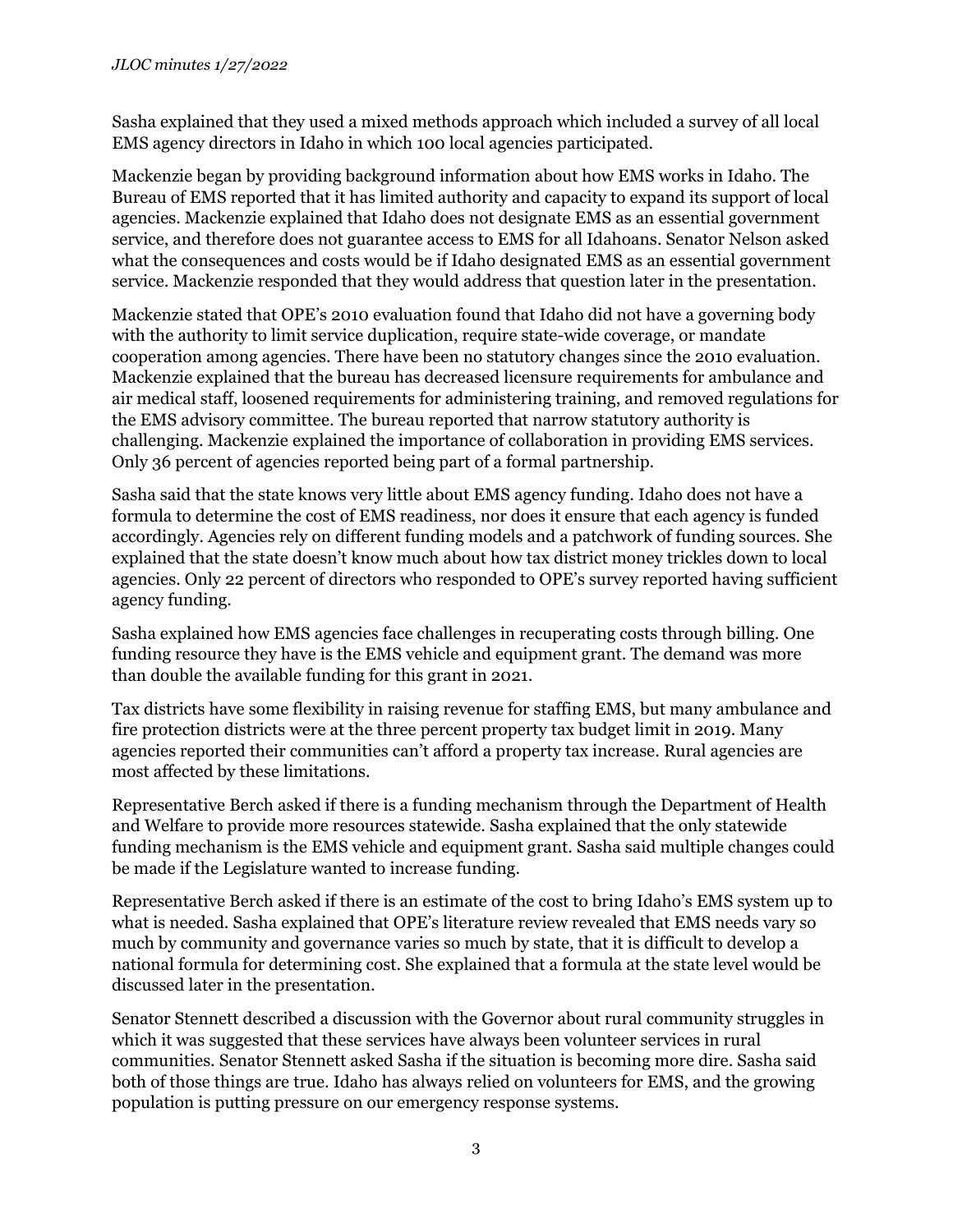Sasha continued that academic research suggests that Idaho relies more on volunteers than 40 other states. The number of EMS providers has not caught up with population growth and 63 percent of EMS directors reported insufficient staffing. Senator Lent asked if volunteers receive any compensation. Sasha responded that some volunteers receive a minimal amount like \$5 a day for being on-call and \$30 for responding to a call. Sasha explained that rural Idahoans have access to a lower level of care in an emergency because rural communities rely more on volunteers who are less likely to have a high licensure level.

During their annual licensing, the Bureau of EMS asks agencies to estimate their average and longest response times. For 2020, about four in ten agencies reported that their typical response time was more than 10 minutes. Nearly two thirds of agency directors reported having delayed response times due to staffing issues in the last year.

Sasha said that Idaho code and rules require agencies to respond 24 hours a day, otherwise they must apply for a waiver. The bureau is currently unable to monitor this. OPE recommends that the bureau improve monitoring and technical assistance for agencies to meet the 24-hour response requirement. The Legislature could provide the bureau with additional funding to help ensure that agencies meet these requirements.

Sasha explained that OPE identified 12 state policy approaches to address recruitment and retention concerns and asked agency directors to rank these approaches based on how effective they would be at the local level. They said the Legislature could support agency recruitment and retention efforts by providing financial compensation, benefits, and training.

Senator Lent asked for clarification about the identity of the bureau and where the money for stipends comes from. He asked Sasha if she had any interaction at the county level with county commissioners. Sasha said they spoke with many people at the county level and with the Idaho Association of Counties. Sasha clarified that the Bureau of EMS is under the Division of Public Health. They are the entity that oversees EMS licensing and training. Sasha added that OPE has very little information about agency-level budgets.

Representative Troy commented that this was a great report and asked what the bureau's responsibility is with training. Sasha responded that the bureau is primarily a regulatory agency. Representative Berch voiced concern about follow up. He explained that considering the previous update about Alzheimer's and this report, the common denominator is money. He said JLOC needs a process that brings this incredible work to the people who can take action like the chairs of the germane committees or department heads. Cochair Harris said JLOC can make recommendations and that they will act on this report.

Representative Troy said the Public Health budget is growing significantly, and she suggested if Ms. Shaw-Tulloch could discuss this.

Senator Nelson said the firefighters and EMS folks are the heart of the rural community. He particularly likes the recommendation about providing EMS with some compensation and benefits. He asked what we would need to do to get a good estimate if we wanted to provide health insurance to volunteers. Sasha explained that OPE estimated it would cost about \$6.4 million to provide health insurance to volunteers. Much better data could come from a robust survey of agency volunteers, but it could be difficult to get good participation.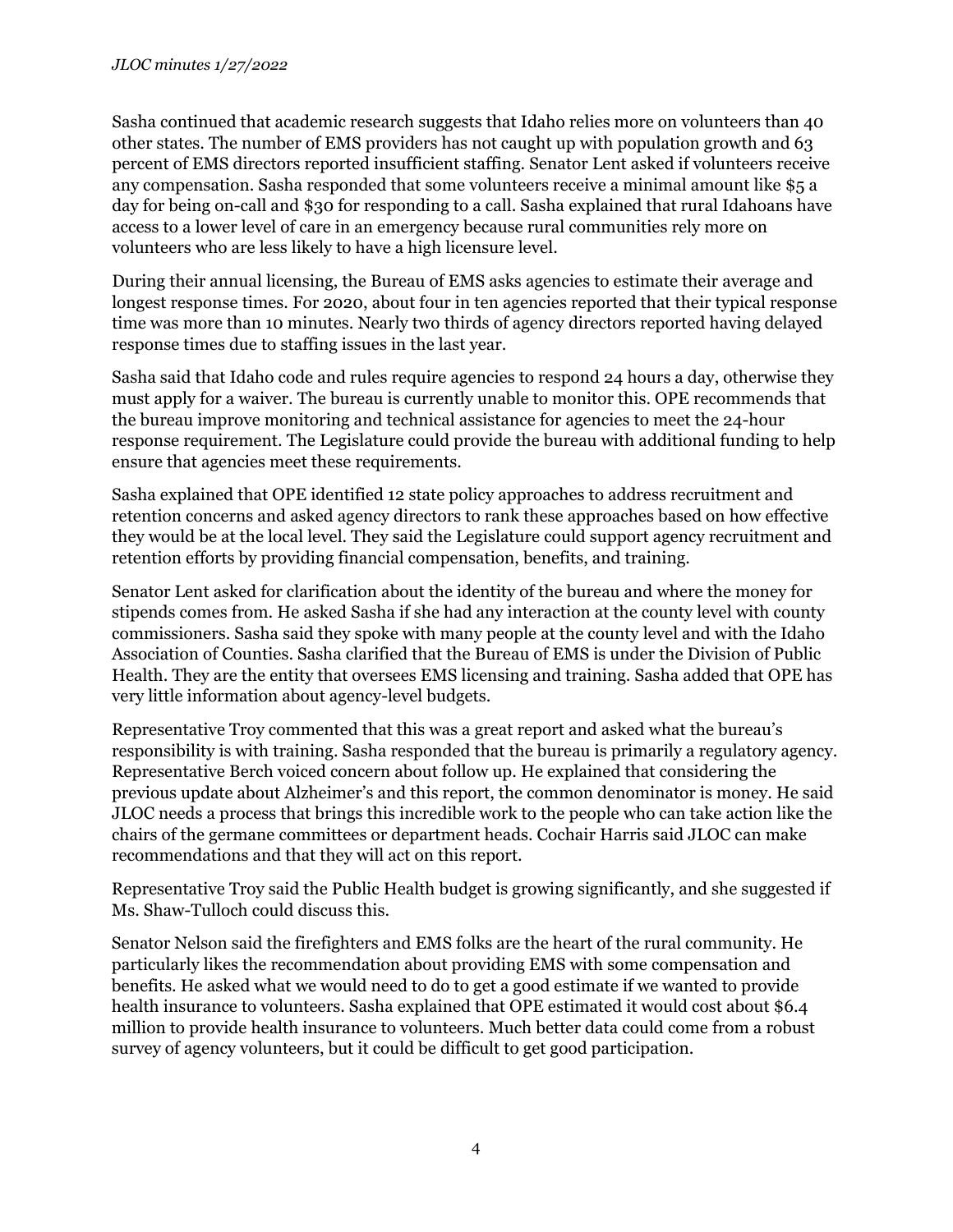Senator Nelson asked if there are any barriers in state law that we would have to fix to offer health insurance to volunteers. Sasha said she was not aware of any barriers, but they could look into it.

Cochair Harris invited Elke Shaw-Tulloch to speak again before the committee. Ms. Shaw-Tulloch introduced Wayne Denny, the chief of the Bureau of Emergency Services and Preparedness. and thanked Rakesh and his staff for this great evaluation. She explained that OPE's reports have done a great job of illuminating the fragmentation and the fragility of Idaho's EMS system and its reliance on uncompensated volunteers. The division welcomes the opportunity to collaborate with stakeholders and policymakers to explore real solutions and bring those back to the Legislature.

Ms. Shaw-Tulloch said the state faced a similar dilemma a few years ago when Idaho did not have an organized system of care for trauma, stroke, and heart attacks. Over the course of two years the department was able to form a stakeholder group and created the Time Sensitive Emergencies (TSE) System of Care. Declaring EMS as an essential service in Idaho Code is a good first step.

Senator Stennett asked how the Time Sensitive Emergencies System of Care structure was set up, who is paying for it, and how that might be replicated for EMS services.

Ms. Shaw-Tulloch replied that TSE was born out of the Health Quality Planning Commission. They made a recommendation to the Legislature and the Legislature passed a concurrent resolution that tasked the Department with exploring possibilities. The department then proposed the system to the Legislature. There were some limited general funds available to start the system.

Senator Stennett said that perhaps at some level they can do that with EMS. She discussed her concerns about recruiting youth to be EMS providers and potential post-traumatic stress. She asked Ms. Shaw-Tulloch if she thought opening recruitment to younger ages is a solution. Ms. Shaw-Tulloch deferred to Mr. Denny.

Cochair Harris asked Mr. Denny to address the committee. Representative Troy asked if the EMS budget increase will be used to address any of the findings uncovered in the report. Mr. Denny said they have a unique budget that includes a dedicated fund with motor vehicle and driver's license registration fees. They don't spend to the appropriation. They have \$18 million in an appropriation, but they can't spend to it every year. Mr. Denny expressed concern about funding new projects without long-term financial support.

Representative Troy said she would like to see if there is a way to use the money in this year's budget to shore up some of these issues. There may be an opportunity to invest in training that fits the state. Representative Troy is also concerned about pushback from small communities who have relied on rural ambulance services to the point where it is part of their culture.

Representative Troy asked if there is a solution for paid and volunteer services to coexist. Mr. Denny said that Moscow is unique because they are the only volunteer paramedic service in the state and one of only a few in the country.

Mr. Denny said that when he first started with the bureau 17 years ago it was true that people were very tied to their ambulance services being volunteer based. That is not as much so now. Mr. Denny told a story about a volunteer EMS provider telling him that he has been doing this